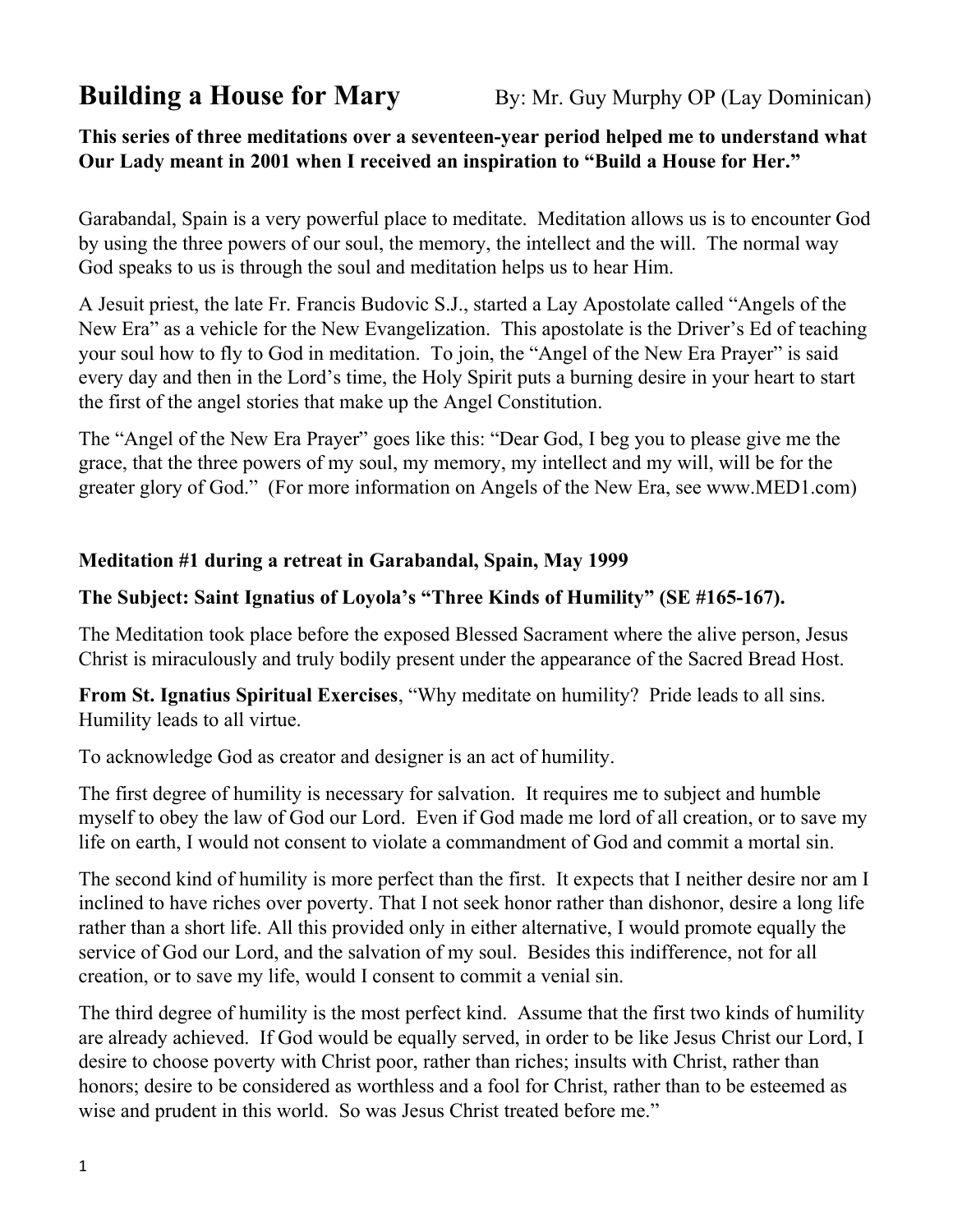**Meditation begins.** Guy prays, "Speak Lord, your servant is listening!" "Dear God, I beg you, to please give me the grace, that the three powers of my soul, my memory, my intellect and my will, will be for the greater glory of God."

**Memory:** What do I see, hear, smell?

FIRST DEGREE: I can't think of anyone who is living the first degree of humility. I think of Eve. She had everything. The Devil told her she would be like God if she commits a mortal sin. (She certainly would die). She did not have humility. She was not truthful that she was a creature and that God is Creator.

SECOND DEGREE: I can't think of anyone who is living the second degree of humility. I think of Peter. He walked with Christ, he chose poverty over riches, dishonors over honors, he did not prefer a long life to a short life, and he said I am willing to die for you Jesus. If the Sanhedrin and the Roman court held Peter up and said, "Deny Jesus or die", he would have died. He would die a noble death, in front of everyone, for God. However, when a handmaid questioned him, and Peter thought he was going to get lynched in the dark, he cursed and swore and said, "I do not even know the man." (Venial Sin)

THIRD DEGREE: The Blessed Mother is the new Eve. She preferred to remain hidden, and asked the gospel writers, not to write about her. God allowed the minimal required, until the time that He wanted to exalt Her to the world as the boast of all His created works. She will be exalted after the world sees how She is practicing the third degree of humility in our day.

In real life, I was walking around the town of Garabandal. As I was pondering on where to meditate, my friend Ed said to me, "God has done amazing things through the pilgrimages, prayer groups and parades. If you do a holy hour with Jesus every day, God will make your ministry really blossom." I told him that I try to make holy hours but then I get a wiggly feeling in my stomach that I have people to see, places to go and things to do, then I get up and leave. He gave me a pathetic look, shook his head and left, so I decided to go to the church in Garabandal where the Blessed Sacrament happened to be exposed. There I continued the meditation.

**Memory:** What do I see, feel, smell? The devil appeared before the throne of God and growled; "I will destroy Your church, but I need more time and more power. I will make them hate You, rebel against You, be filled with pride, lust, greed, envy, wrath, sloth, gluttony. Give me 100 years…." (See Pope Leo XIII's 1884 encounter with the devil & Freemasonry encyclical letter.)

The Devil starts out by feeding them corn with a little stain of manure on it. "Don't worry, the rich and famous know it is a delicacy." They were reluctant but the Devil started making all kinds of noise and said; "Lets Party, Eat, Enjoy." They developed a disorderly attachment to corn. As time went on, he gave them larger manure stains on their corn. As time went on, we became more used to the smell, taste, and darkness of manure. After 50 years, our food looked like manure with corn kernels coming out of it. People did not seem to mind eating it. After 80 years, we were completely immersed in ten feet of manure. I saw our beautiful blue planet earth from a view from outer space. The color slowly turned more and more brown until our entire earthly home was submerged in manure. Our planet earth was a big piece of poop. Corn is a good gift from God. The manure stain is a venial sin. The manure covering the corn is a mortal sin.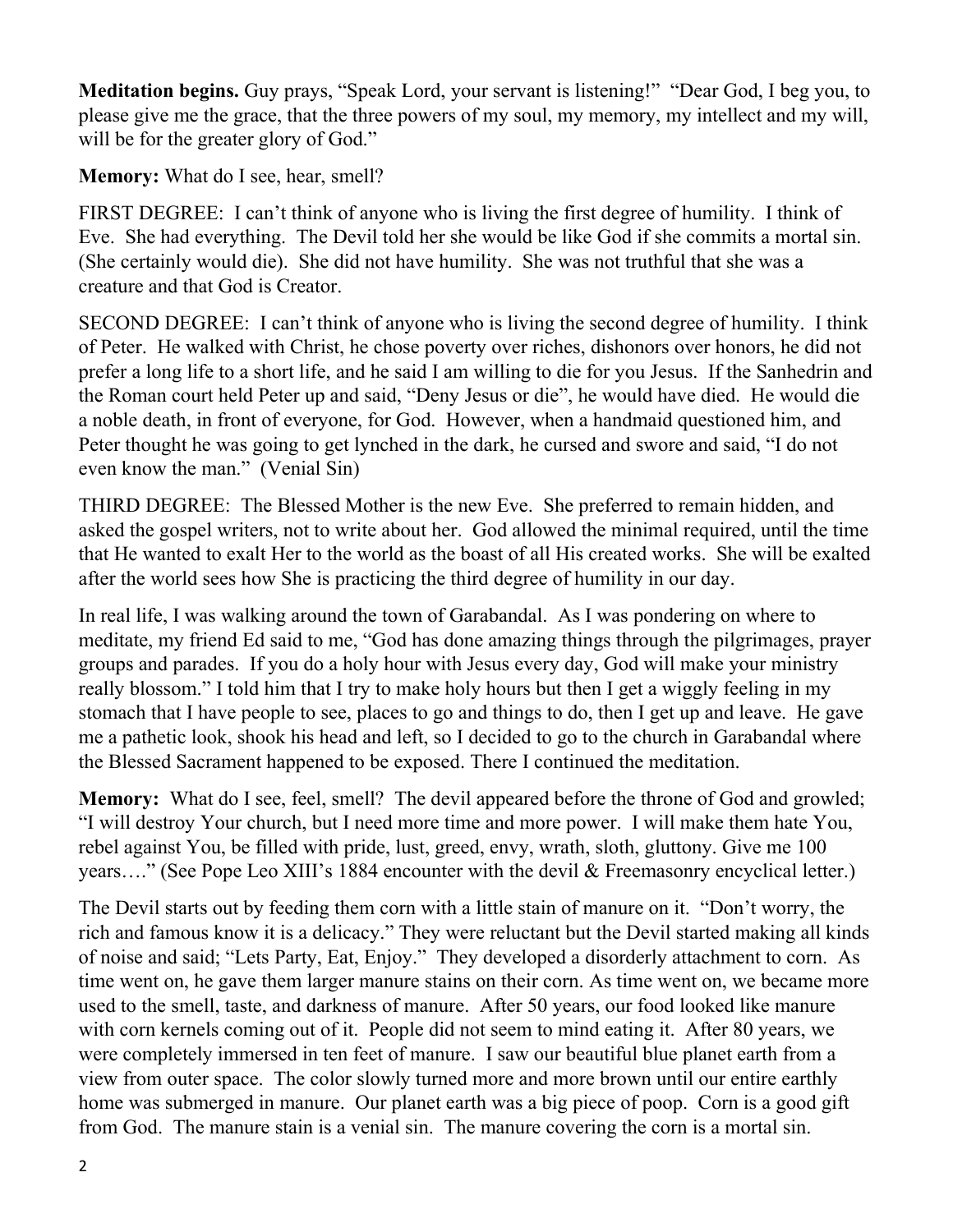At the same time, Our Lady is enjoying the beautiful vision of God in Heaven, She asks God, "Let me help restore your Church. I will help them love You, follow You and be filled with faith, hope, love, justice, prudence, fortitude, and temperance."

God said, "YES", and sent Our Lady to the manure pile. Although it cost Her a great deal of suffering to smell the manure, She used Her hands to feel through it to find Her children.

As She finds Her children, She tells them; "God exist and He loves you. God did not create you to be children of the serpent as little worms digging through the manure eating polluted corn, He created you to be sons and daughters of God." She tells them how to apply the power Jesus gave them through Jesus' Church in order to break the chains they are in.

Being a holy slave of love to Jesus thru Mary is a great privilege. Mary is so good and beautiful, but she is also so impractical. My disposition had me pointing out Her faults often. I am amused by the way She works, but also in wonder and awe as I watch Her do things. She has a merciful and generous heart complete with an angelic sweetness. I just love hanging around Her, helping with any menial tasks that She wants. I joined Our Lady in Her mission, however, the smell was so foul that I could not approach the spot where She was digging. All I could do was hold my nose and watch at a distance. She had to work pretty hard to catch one. She would pull them out with Her fingers, wash them with Her tears, sit them down in front of the Blessed Sacrament, and they would be transformed from worms into people. It was a very slow and treacherous process.

They were resisting, and I became impatient because the smell was so foul. I yelled out: "Come on Our Lady, let's get out of here. They don't even want your help!" She stopped Her work, looked at me with those blue eyes, there was a little manure on Her cheek, and She said to me very seriously but full of love; "Is that how you love My children?", then She went back to work.

Wow, I never lose any arguments and She silenced me once again with one short but sweet sentence. Look at how much She loves them. She moves so gracefully. She is as precise as a humming bird and as delicate in handling them as a butterfly. I continued to watch with admiration, and at the same time, as they resisted, I had to use all my self-control to not heckle at Her for being so impractical. "What patience!"

I noticed that to be more efficient, She was digging several holes in the big manure pile called earth. One hole was called Fatima, one was Lourdes, one was Medjugorje, one was Garabandal, one was the Cross (Queen of Heaven, Cemetery). After a long time, she had several people from each hole, half converted and sitting in front of the Blessed Sacrament. Then I saw a demon whisper something to one of them. The one stood up and said, "Hey we are the only true conversion hole!" Then he started to throw manure at the people that came out of the other holes. Many from those holes fired back. Our Lady turned Her head because She was caught in the cross- fire. Several people were hit and fell back into the hole. Several people who were throwing the manure lost their balance and fell back into the manure pile also.

The situation looked so hopeless and pathetic that I could not even say anything. She was working so hard that I felt very sorry for Our Lady and how everybody was treating Her. Our Lady regained Her composure and then went back to work saying "God exist, and He loves you!"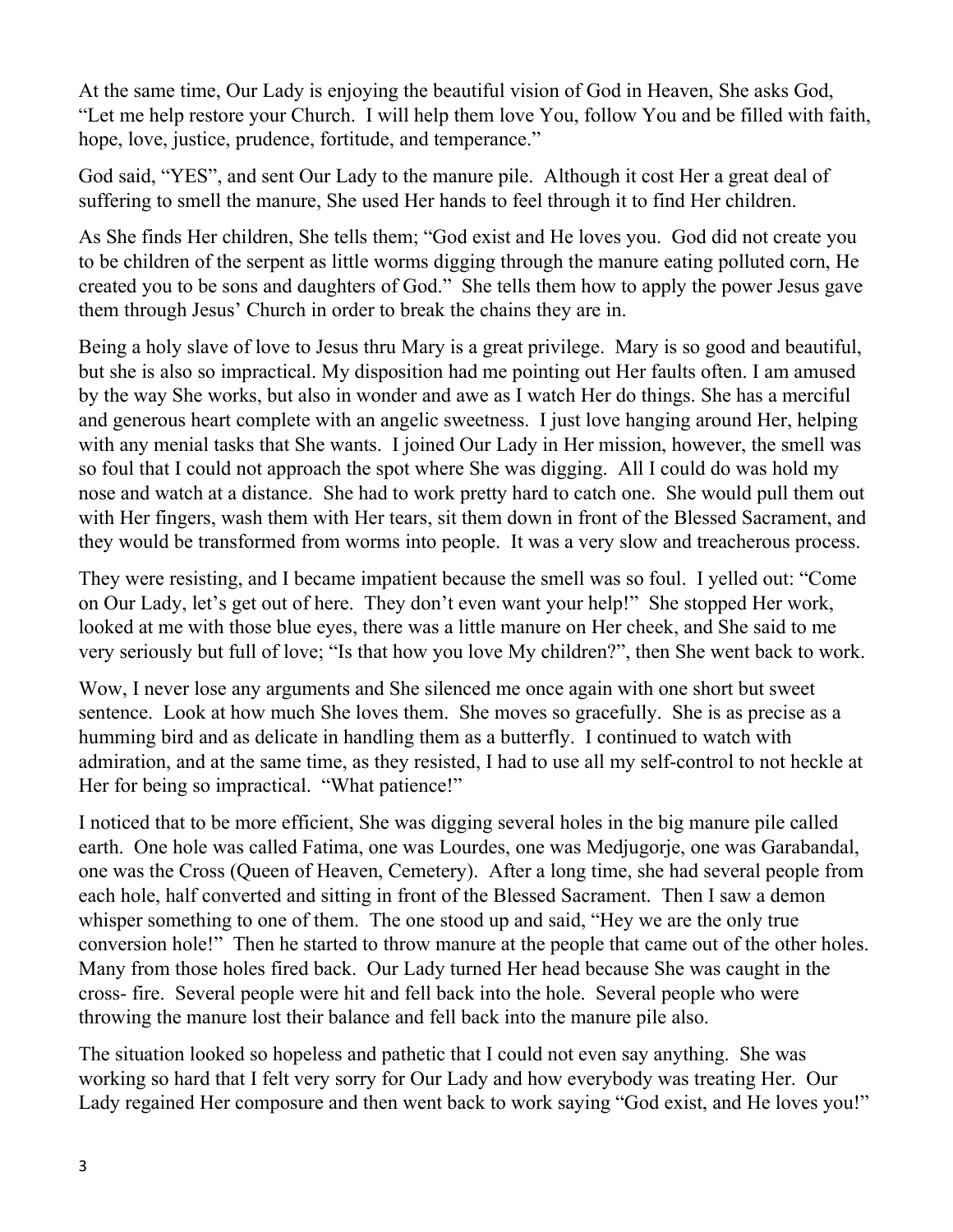"Wow, this is certainly an example of the third degree of Humility." As I thought about this, Our Lady caught one, washed him off with Her tears, and sat him down in front of the Blessed Sacrament. He was sitting there, wiggling around and he fell off the chair. I started to chuckle. He was headed back to the manure pile, and I cried out "Mother he is going to fall in there again." Our lady grabbed him in the nick of time and sat him back down on the chair in front of the Blessed Sacrament. He was half worm and half man. He had a tail where his legs and feet should be. I was standing in back and to the left of him but I could see that his face was intently looking at Jesus but his tail was still wiggling and almost knocking him out of the chair. I tried not to laugh and said, "Who is this?" I walked up alongside of him, and paid my respect to Jesus. I knelt in front of the Blessed Sacrament that the worm man was in front of. I turned to the right to look at him, and at the exact same time, he turned to the left to look at me. When we were face to face, I realized that I was looking into a mirror. It was my face with a worm head and tail. The smile was wiped off my face. I snapped out of the meditation and turned my head back to the left and realized that I was still in front of the Blessed Sacrament the entire time. It was easy for me to imagine a worm costume on top of my head and a tail protruding from my feet.

Still stunned, I then felt that familiar wiggly feeling in my gut that I had things to do, people to see, and places to go. With each wiggly feeling, I saw my worm tail move back and forth. For the past ten years since my conversion I knew I had some rough edges but thought I was making great strides in the spiritual life through prayers, Mass, Confession, fasting, reading the Bible. However, from the depths of the wiggle in my gut, I saw how needy I was. This time, the truth came over me, it was very shocking and humbling and I did not get up to leave Jesus so soon.

After a pause, I said to Jesus: "I get it; the Holy hour is more important than all my endeavors."

Then I paused again and looked at Jesus seriously and said, "Jesus, Mother got me again!"

**Will:** From now on, a Holy Hour in front of Jesus every day is the number one priority.

**Note:** One of the future predictions of Garabandal is a future world-wide warning. This is where God shows all of us the state of our souls as He sees it. I think I experienced it in this meditation. When Our Lady says, "Do not wait for the sign to be converted," She speaks the truth.

### **Meditation #2 "Three kinds of Humility" on Pentecost Sunday, May 19th 2002.**

**After Mass in the Vatican, on the plane on the way home from my friend Eddie W's ordination to the priesthood.** SE #165. The same points were used as the first meditation.

**Meditation begins.** Guy prays, "Speak Lord, your servant is listening!" "Dear God, I beg you, to please give me the grace,,,,,, **Memory:** What do I see, hear, smell?

I see our Lady. The good Mother is still working the pile of manure. She is still crying. I look and see that there are less people converted now, than there were three years ago.

I could tell by the manure sprinkled on Her that there was another fight and many more children fell back into the manure pile.

Our Lady is still working diligently, crying and saying, "Dear Children, please listen, God exist and He loves you. God alone is the fullness of life. If you want to enjoy that fullness and obtain peace, you must convert yourself to God."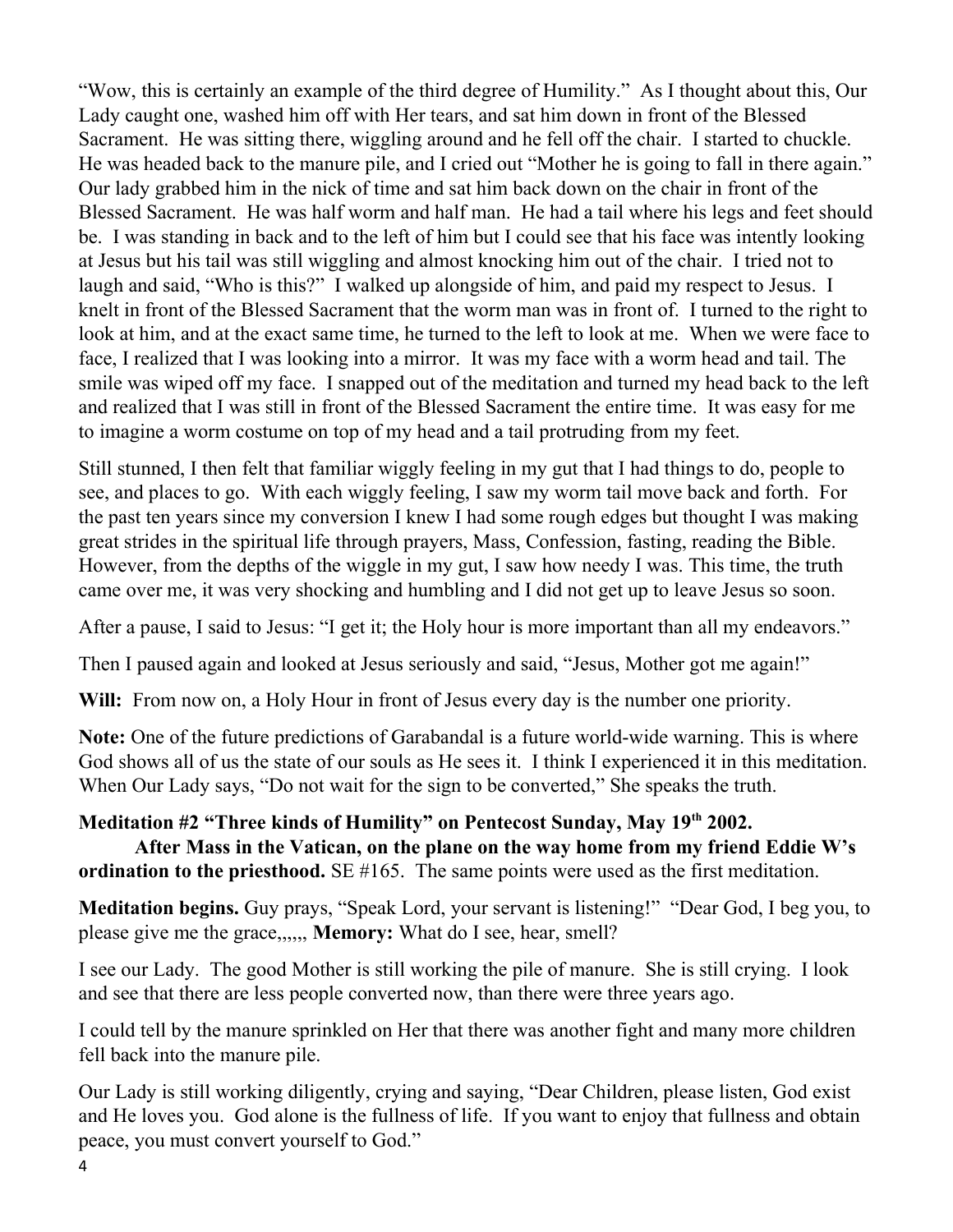Seeing Her great love and little success, I no longer wanted to heckle Her. Instead, I came off my chair at Adoration, which I happily visit often, my heart was breaking because of how bad Her children were treating Her. Her admirable love and great humility won me over. I walked close to Her and raised my hands with the back of the hands facing Her and with my fingers pointing up. With tears welling up in my eyes, I said: "Here are my hands Mother, can I help you dig?"

She smiled and pointed out a place next to Her. As I moved close, I realized that Jesus was inside of Her, strengthening Her and telling Her what to say.

I gave Her the key to my heart, She thanked me for building the house for Her and Jesus. She opened the door to my heart. I saw inside my chest, the little house, similar to the House of Loreto with many bricks. Each brick had something written on it. Some said: Prayers, Penance, confession, sacrifice, charity, pilgrimage, patience, Mass, Messages, Rosary, prudence, fasting, peace, sharing, Eucharist, adoration, perseverance, Joy, kindness, books, etc. I realized the house was being built over the years one little brick by brick by doing the little things that Mother wanted me to do through the St. Louis DeMontfort Consecration.

I did not design the house located in my heart, I just put many of the bricks in there by doing what She asked. I continued working joyfully because Jesus and Mary were living in me. I was begging them to never let me lose focus on them and offer them poverty, insults and being a worthless fool for Christ as little bricks so they could continue to build. The grace received from Adoration was the mortar that connected the bricks daily (See Eucharist Encyclical /John Paul II).

### **Will:** Strive for HUMILITY**. I realized that the Totally Yours Society was born.**

The Colloquy – Thanks Mother for your heroic efforts and love. We prayed together the Our Father. I ate a piece of candy and shared it with Her on the plane ride home.

### **July 29, 2016 at the Divine Mercy Shrine in Stockbridge Massachusetts.**

### **Meditation #3 on the Three Kinds of Humility (Spiritual Exercises #165-167)**

#1. The first kind of humility is to obey the law of God our Lord in all things. Even if I was made Lord of all creation or to save my life, I would not commit a mortal sin.

#2 The second kind of humility is more perfect than the first. I do not desire riches over poverty, or honors over dishonors. I do not desire a long or a short life, as long as I can serve God and save my soul. For everything in the whole world, I would not commit a venial sin. #3 Assuming that the humility number one and number two are already achieved, to be more like Jesus Christ I desire poverty with Christ poverty. I desire insults with Christ rather than honors and to be counted as a worthless fool for Christ rather than be esteemed as wise in the world.

**Meditation begins.** Guy prays, "Speak Lord, your servant is listening!" "Dear God, I beg you, to please give me the grace,,,,,, (The Angel prayer)